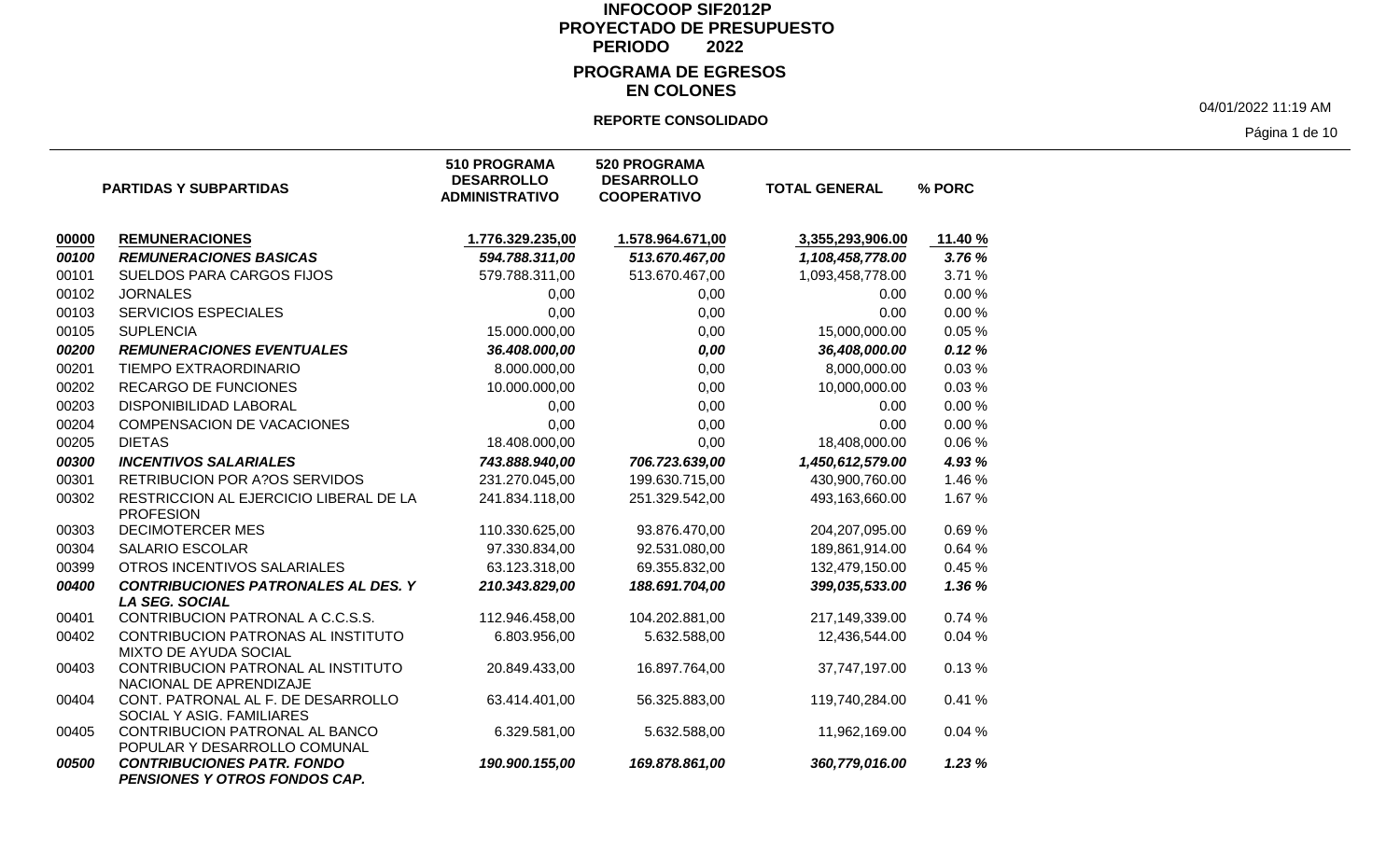## **EN COLONES**

#### **REPORTE CONSOLIDADO**

04/01/2022 11:19 AM

Página 2 de 10

|       | <b>PARTIDAS Y SUBPARTIDAS</b>                               | <b>510 PROGRAMA</b><br><b>DESARROLLO</b><br><b>ADMINISTRATIVO</b> | 520 PROGRAMA<br><b>DESARROLLO</b><br><b>COOPERATIVO</b> | <b>TOTAL GENERAL</b> | % PORC |
|-------|-------------------------------------------------------------|-------------------------------------------------------------------|---------------------------------------------------------|----------------------|--------|
| 00501 | CONTRIB. PATRONAL SEGURO DE<br>PENSIONES C.C.S.S.           | 66.460.599,00                                                     | 59.142.176,00                                           | 125,602,775.00       | 0.43%  |
| 00502 | APORTE PATRONAL REGIMEN OBLIG.<br>PENSIONES COMPLEMENTARIAS | 37.977.485,00                                                     | 33.795.531,00                                           | 71,773,016.00        | 0.24%  |
| 00503 | APORTE PATRONAL FONDO<br>CAPITALIZACION LABORAL             | 18.988.741,00                                                     | 16.897.764,00                                           | 35,886,505.00        | 0.12%  |
| 00504 | CONTRIB. PATRONAL A OTROS FONDOS<br>ADM. POR ENTES PUBLICOS | 0,00                                                              | 0,00                                                    | 0.00                 | 0.00%  |
| 00505 | CONTRIBUCION PATRONAL A FONDOS ADM.<br>POR ENTES PRIVADOS   | 67.473.330,00                                                     | 60.043.390,00                                           | 127,516,720.00       | 0.43%  |
| 09900 | <b>REMUNERACIONES DIVERSAS</b>                              | 0,00                                                              | 0,00                                                    | 0.00                 | 0.00 % |
| 09901 | GASTOS DE REPRESENTACION PERSONAL                           | 0,00                                                              | 0,00                                                    | 0.00                 | 0.00%  |
| 09999 | <b>OTRAS REMUNERACIONES</b>                                 | 0,00                                                              | 0,00                                                    | 0.00                 | 0.00%  |
| 10000 | <b>SERVICIOS</b>                                            | 1.352.340.765,00                                                  | 1.216.579.594,00                                        | 2,568,920,359.00     | 8.72%  |
| 10100 | <b>ALQUILERES</b>                                           | 67.500.000,00                                                     | 0,00                                                    | 67,500,000.00        | 0.23%  |
| 10101 | ALQUILER DE EDIFICIOS, LOCALES Y<br><b>TERRENOS</b>         | 0,00                                                              | 0,00                                                    | 0.00                 | 0.00%  |
| 10102 | ALQUILER MAQ. EQUIPO Y MOBILIARIO                           | 25.500.000,00                                                     | 0,00                                                    | 25,500,000.00        | 0.09%  |
| 10103 | ALQUILER EQUIPO DE COMPUTO                                  | 42.000.000,00                                                     | 0,00                                                    | 42,000,000.00        | 0.14%  |
| 10104 | ALQUILER Y DERECHOS PARA<br><b>TELECOMUNICACIONES</b>       | 0,00                                                              | 0,00                                                    | 0.00                 | 0.00%  |
| 10105 | <b>OTROS ALQUILERES</b>                                     | 0,00                                                              | 0,00                                                    | 0.00                 | 0.00%  |
| 10199 | <b>OTROS ALQUILERES</b>                                     | 0,00                                                              | 0,00                                                    | 0.00                 | 0.00%  |
| 10200 | <b>SERVICIOS BASICOS</b>                                    | 158.200.000,00                                                    | 740.003,00                                              | 158,940,003.00       | 0.54%  |
| 10201 | SERVICIO DE AGUA Y ALCANTARILLADO                           | 16.600.000,00                                                     | 0,00                                                    | 16,600,000.00        | 0.06%  |
| 10202 | SERVICIO DE ENERGIA ELECTRICO                               | 67.100.000,00                                                     | 0,00                                                    | 67,100,000.00        | 0.23%  |
| 10203 | SERVICIO DE CORREO                                          | 500.000,00                                                        | 740.003,00                                              | 1,240,003.00         | 0.00%  |
| 10204 | SERVICIO DE TELECOMUNICACIONES                              | 50.000.000,00                                                     | 0,00                                                    | 50,000,000.00        | 0.17%  |
| 10299 | OTROS SERVICIOS BASICOS                                     | 24.000.000,00                                                     | 0,00                                                    | 24,000,000.00        | 0.08%  |
| 10300 | <b>SERVICIOS COMERCIALES Y FINANCIEROS</b>                  | 93.257.000,00                                                     | 267.919.300,00                                          | 361,176,300.00       | 1.23%  |
| 10301 | <b>INFORMACION</b>                                          | 3.000.000,00                                                      | 15.000.000,00                                           | 18,000,000.00        | 0.06%  |
| 10302 | PUBLICIDAD Y PROPAGANDA                                     | 40.000.000,00                                                     | 0,00                                                    | 40,000,000.00        | 0.14%  |
| 10303 | <b>IMPRES. ENCUADERNAC. Y OTROS</b>                         | 6.725.000,00                                                      | 2.829.303,00                                            | 9,554,303.00         | 0.03%  |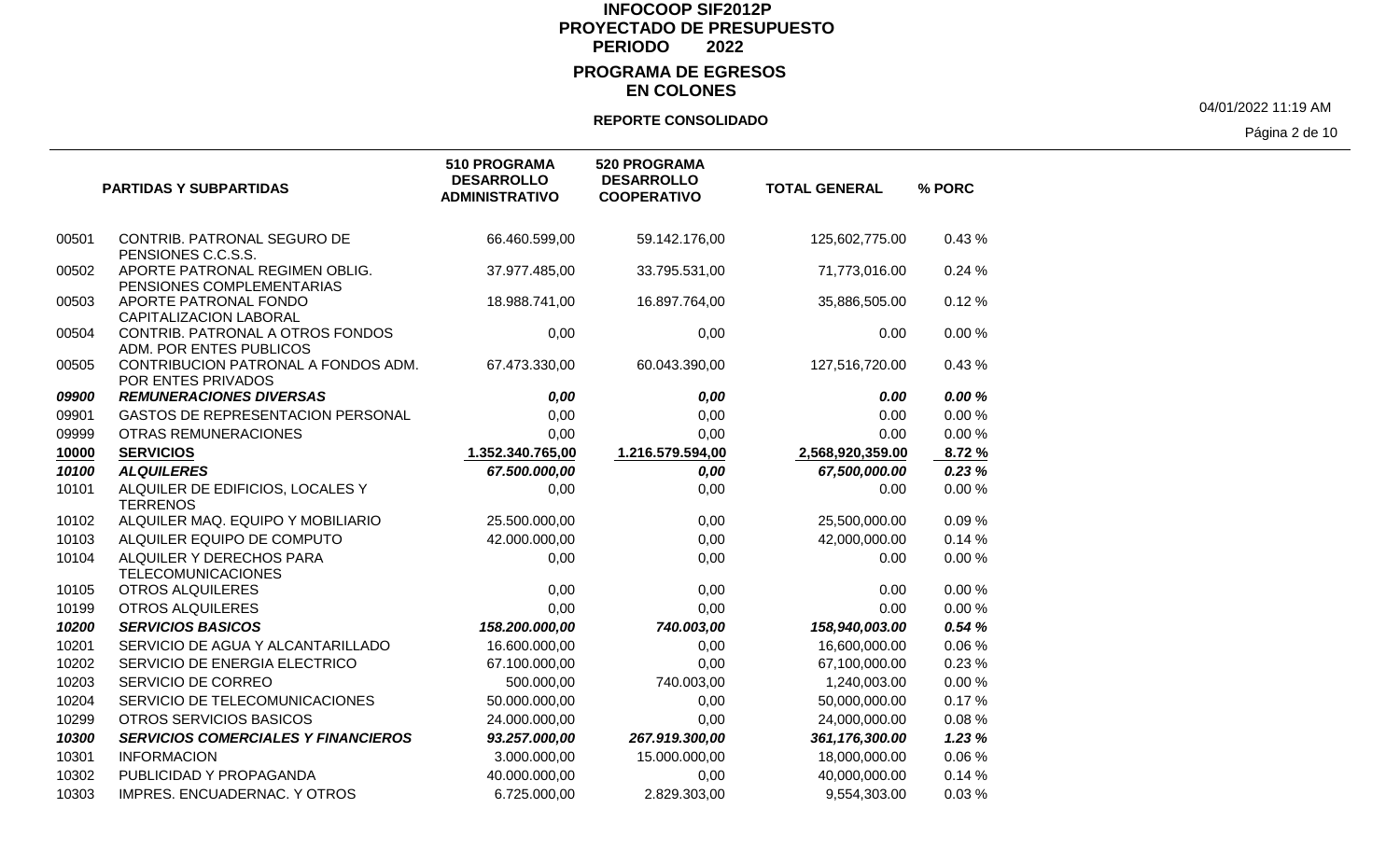### **EN COLONES**

### **REPORTE CONSOLIDADO**

04/01/2022 11:19 AM

Página 3 de 10

|       | <b>PARTIDAS Y SUBPARTIDAS</b>                             | <b>510 PROGRAMA</b><br><b>DESARROLLO</b><br><b>ADMINISTRATIVO</b> | 520 PROGRAMA<br><b>DESARROLLO</b><br><b>COOPERATIVO</b> | <b>TOTAL GENERAL</b> | % PORC |
|-------|-----------------------------------------------------------|-------------------------------------------------------------------|---------------------------------------------------------|----------------------|--------|
| 10304 | <b>TRANSPORTE DE BIENES</b>                               | 2.000.000,00                                                      | 0,00                                                    | 2,000,000.00         | 0.01%  |
| 10305 | <b>SERVICIOS ADUANEROS</b>                                | 0,00                                                              | 0,00                                                    | 0.00                 | 0.00%  |
| 10306 | COMIS Y GAST. POR SERV. FINANC. Y<br><b>COMERCIALES</b>   | 2.160.000,00                                                      | 250.089.997,00                                          | 252,249,997.00       | 0.86%  |
| 10307 | SERVICIOS DE TRANSF. ELECTRONICA DE<br><b>INFORMACION</b> | 39.372.000,00                                                     | 0,00                                                    | 39,372,000.00        | 0.13%  |
| 10400 | <b>SERVICIOS DE GESTION Y APOYO</b>                       | 641.819.765,00                                                    | 643.208.235,00                                          | 1,285,028,000.00     | 4.36 % |
| 10401 | SERVICIOS MEDICOS Y DE LABORATORIO                        | 39.000.000,00                                                     | 0,00                                                    | 39,000,000.00        | 0.13%  |
| 10402 | <b>SERVICIOS JURIDICOS</b>                                | 57.000.000,00                                                     | 240.000.000,00                                          | 297,000,000.00       | 1.01%  |
| 10403 | SERVICIOS DE INGENIERIA                                   | 21.000.000,00                                                     | 48.000.000,00                                           | 69,000,000.00        | 0.23%  |
| 10404 | SERV. CIENCIAS ECONOMICAS Y SOCIALES                      | 51.800.000,00                                                     | 161.000.000,00                                          | 212,800,000.00       | 0.72%  |
| 10405 | SERVICIO DESARROLLO DE SISTEMAS<br><b>INFORMATICOS</b>    | 11.500.000,00                                                     | 0,00                                                    | 11,500,000.00        | 0.04%  |
| 10406 | <b>SERVICIOS GENERALES</b>                                | 457.219.765,00                                                    | 194.208.235,00                                          | 651,428,000.00       | 2.21 % |
| 10499 | OTROS SERVICIOS DE GESTION Y APOYO                        | 4.300.000,00                                                      | 0,00                                                    | 4,300,000.00         | 0.01%  |
| 10500 | <b>GASTOS DE VIAJE Y DE TRANSPORTE</b>                    | 7.040.000,00                                                      | 27.716.000,00                                           | 34,756,000.00        | 0.12%  |
| 10501 | TRANSPORTE DENTRO DEL PAIS                                | 790.000,00                                                        | 1.030.000,00                                            | 1,820,000.00         | 0.01%  |
| 10502 | <b>VIATICOS DENTRO DEL PAIS</b>                           | 6.250.000,00                                                      | 26.686.000,00                                           | 32,936,000.00        | 0.11%  |
| 10503 | <b>TRANSPORTE EN EL EXTERIOR</b>                          | 0,00                                                              | 0,00                                                    | 0.00                 | 0.00%  |
| 10504 | <b>VIATICOS EN EL EXTERIOR</b>                            | 0,00                                                              | 0,00                                                    | 0.00                 | 0.00%  |
| 10600 | <b>SEGUROS, REASEGUROS Y OTRS</b><br><b>OBLIGACIONES</b>  | 35.000.000,00                                                     | 0,00                                                    | 35,000,000.00        | 0.12%  |
| 10601 | <b>SEGUROS</b>                                            | 35.000.000,00                                                     | 0,00                                                    | 35,000,000.00        | 0.12%  |
| 10700 | <b>CAPACITACION Y PROTOCOLO</b>                           | 35.250.000,00                                                     | 101.996.056,00                                          | 137,246,056.00       | 0.47%  |
| 10701 | <b>ACTIVIDADES DE CAPACITACION</b>                        | 30.000.000,00                                                     | 101.996.056,00                                          | 131,996,056.00       | 0.45%  |
| 10702 | ACTIVIDADES PROTOCOLARIAS Y SOCIALES                      | 5.000.000,00                                                      | 0,00                                                    | 5,000,000.00         | 0.02%  |
| 10703 | <b>GASTOS DE REPRESENTACION</b><br><b>INSTITUCIONAL</b>   | 250.000,00                                                        | 0,00                                                    | 250,000.00           | 0.00%  |
| 10800 | <b>MANTENIMIENTO Y REPARACION</b>                         | 234.124.000,00                                                    | 0,00                                                    | 234,124,000.00       | 0.80%  |
| 10801 | MANTENIMIENTO DE EDIFICIOS Y LOCALES                      | 150.450.000,00                                                    | 0,00                                                    | 150,450,000.00       | 0.51%  |
| 10802 | MANTENIMIENTO DE VIAS DE<br>COMUNICACION                  | 0,00                                                              | 0,00                                                    | 0.00                 | 0.00%  |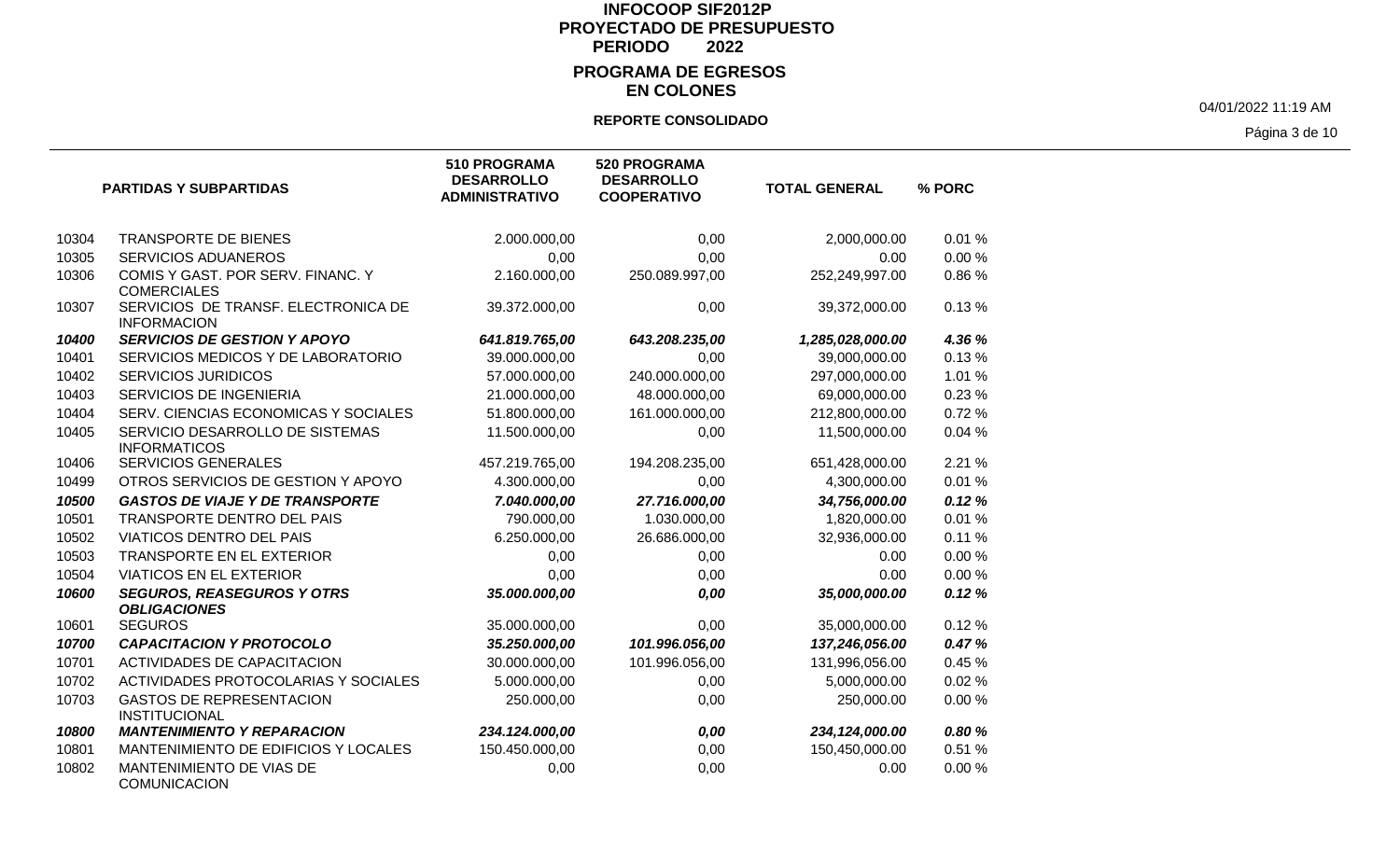## **EN COLONES**

### **REPORTE CONSOLIDADO**

04/01/2022 11:19 AM

Página 4 de 10

|       | <b>PARTIDAS Y SUBPARTIDAS</b>                                   | 510 PROGRAMA<br><b>DESARROLLO</b><br><b>ADMINISTRATIVO</b> | <b>520 PROGRAMA</b><br><b>DESARROLLO</b><br><b>COOPERATIVO</b> | <b>TOTAL GENERAL</b> | % PORC |
|-------|-----------------------------------------------------------------|------------------------------------------------------------|----------------------------------------------------------------|----------------------|--------|
| 10803 | MANTENIMIENTO DE INSTALACINES Y<br><b>OTRAS OBRAS</b>           | 0,00                                                       | 0,00                                                           | 0.00                 | 0.00%  |
| 10804 | MANT. Y REPARAC. DE MAQ. Y EQUIPO DE<br><b>PRODUCCION</b>       | 12.500.000,00                                              | 0,00                                                           | 12,500,000.00        | 0.04%  |
| 10805 | MANTENIMIENTO Y REPARACION DE EQUIPO<br>DE TRANSPORTES          | 6.000.000,00                                               | 0,00                                                           | 6,000,000.00         | 0.02%  |
| 10806 | MANTENIMIENTO Y REPARACION DE<br><b>EQUIPO COMUNICACION</b>     | 5.174.000,00                                               | 0,00                                                           | 5,174,000.00         | 0.02%  |
| 10807 | MANTENIMIENTO Y REPARACION DE EQUIPO<br>Y MOBILIARIO DE OFICINA | 29.800.000,00                                              | 0,00                                                           | 29,800,000.00        | 0.10%  |
| 10808 | MANTENIMIENTO Y REPARACION DE EQUIPO<br>DE COMPUTO Y SISTEMAS   | 29.700.000,00                                              | 0,00                                                           | 29,700,000.00        | 0.10%  |
| 10899 | MANTENIMIENTO Y REPARACION DE OTROS<br><b>EQUIPOS</b>           | 500.000,00                                                 | 0,00                                                           | 500,000.00           | 0.00%  |
| 10900 | <b>IMPUESTOS</b>                                                | 78.150.000,00                                              | 175.000.000,00                                                 | 253,150,000.00       | 0.86 % |
| 10902 | <b>IMPUESTOS SOBRE BIENES INMUEBLES</b>                         | 70.000.000,00                                              | 0,00                                                           | 70,000,000.00        | 0.24%  |
| 10903 | <b>IMPUESTOS DE PATENTES</b>                                    | 150.000,00                                                 | 0,00                                                           | 150,000.00           | 0.00%  |
| 10999 | <b>OTROS IMPUESTOS</b>                                          | 8.000.000,00                                               | 175.000.000,00                                                 | 183,000,000.00       | 0.62%  |
| 19900 | <b>SERVICIOS DIVERSOS</b>                                       | 2.000.000,00                                               | 0,00                                                           | 2,000,000.00         | 0.01%  |
| 19902 | <b>INTERESES MORATORIOS Y MULTAS</b>                            | 500.000,00                                                 | 0,00                                                           | 500,000.00           | 0.00%  |
| 19905 | <b>DEDUCIBLES</b>                                               | 500.000,00                                                 | 0,00                                                           | 500,000.00           | 0.00%  |
| 19911 | <b>INTERESES MORATORIOS Y MULTAS</b>                            | 0,00                                                       | 0,00                                                           | 0.00                 | 0.00%  |
| 19999 | OTROS SERVICIOS NO ESPECIFICADOS                                | 1.000.000,00                                               | 0,00                                                           | 1,000,000.00         | 0.00%  |
| 20000 | <b>MATERIALES Y SUMINISTROS</b>                                 | 60.940.000,00                                              | 15.765.000,00                                                  | 76,705,000.00        | 0.26%  |
| 20100 | <b>PRODUCTOS QUIMICOS Y CONEXOS</b>                             | 23.250.000,00                                              | 3.300.000,00                                                   | 26,550,000.00        | 0.09%  |
| 20101 | <b>COMBUSTIBLES Y LUBRICANTES</b>                               | 10.750.000,00                                              | 3.300.000,00                                                   | 14,050,000.00        | 0.05%  |
| 20102 | PRODUCTOS FARMACEUTICOS Y<br><b>MEDICINALES</b>                 | 1.500.000,00                                               | 0,00                                                           | 1,500,000.00         | 0.01%  |
| 20104 | TINTAS, PINTURAS Y DILUYENTES                                   | 10.500.000,00                                              | 0,00                                                           | 10,500,000.00        | 0.04%  |
| 20199 | OTROS PRODUCTOS QUIMICOS                                        | 500.000,00                                                 | 0,00                                                           | 500,000.00           | 0.00%  |
| 20200 | <b>ALIMENTOS Y PRODUCTOS</b><br><b>AGROPECUARIOS</b>            | 1.860.000,00                                               | 2.195.000,00                                                   | 4,055,000.00         | 0.01%  |
| 20202 | PRODUCTOS AGROFORESTALES                                        | 550.000,00                                                 | 0,00                                                           | 550,000.00           | 0.00%  |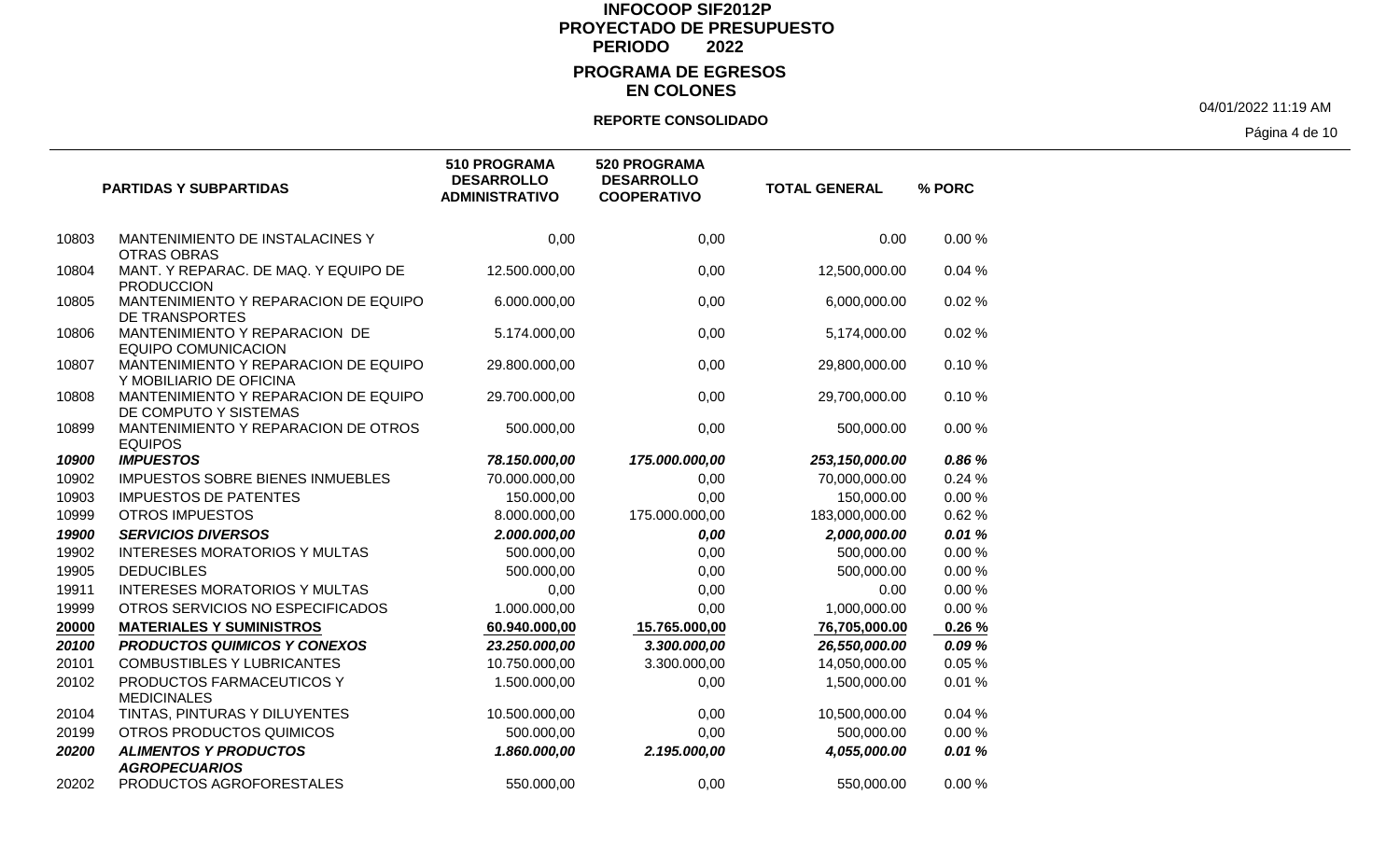### **EN COLONES**

#### **REPORTE CONSOLIDADO**

04/01/2022 11:19 AM

Página 5 de 10

|       | <b>PARTIDAS Y SUBPARTIDAS</b>                                              | <b>510 PROGRAMA</b><br><b>DESARROLLO</b><br><b>ADMINISTRATIVO</b> | 520 PROGRAMA<br><b>DESARROLLO</b><br><b>COOPERATIVO</b> | <b>TOTAL GENERAL</b> | % PORC |
|-------|----------------------------------------------------------------------------|-------------------------------------------------------------------|---------------------------------------------------------|----------------------|--------|
| 20203 | <b>ALIMENTOS Y BEBIDAS</b>                                                 | 1.310.000,00                                                      | 2.195.000,00                                            | 3,505,000.00         | 0.01%  |
| 20300 | <b>MATERIALES Y PROD. USO EN LA</b><br><b>CONSTRUCCION Y MANTENIMIENTO</b> | 13.930.000,00                                                     | 0,00                                                    | 13,930,000.00        | 0.05%  |
| 20301 | MATERIALES Y PRODUCTOS METALICOS                                           | 1.000.000,00                                                      | 0,00                                                    | 1,000,000.00         | 0.00%  |
| 20302 | MATERIALES Y PRODUCTOS MINERALES Y<br><b>ASFALTICOS</b>                    | 500.000,00                                                        | 0,00                                                    | 500,000.00           | 0.00%  |
| 20303 | <b>MADERA Y SUS DERIVADOS</b>                                              | 500.000,00                                                        | 0,00                                                    | 500,000.00           | 0.00%  |
| 20304 | MATERIALES Y PRODUCTOS ELECTRICOS,<br>TELEFONICOS Y DE COMPUTO             | 10.030.000,00                                                     | 0,00                                                    | 10,030,000.00        | 0.03%  |
| 20305 | MATERIALES Y PRODUCTOS DE VIDRIO                                           | 400.000,00                                                        | 0,00                                                    | 400,000.00           | 0.00%  |
| 20306 | MATERIALES Y PRODUCTOS DE PLASTICO                                         | 500.000,00                                                        | 0,00                                                    | 500,000.00           | 0.00%  |
| 20399 | OTROS MATERIALES Y PRODUCTOS DE USO<br>EN LA CONSTRUCCION                  | 1.000.000,00                                                      | 0,00                                                    | 1,000,000.00         | 0.00%  |
| 20400 | <b>HERRAMIENTAS, REPUESTOS Y</b><br><b>ACCESORIOS</b>                      | 1.520.000,00                                                      | 80.000,00                                               | 1,600,000.00         | 0.01%  |
| 20401 | HERRAMIENTAS E INSTRUMENTOS                                                | 1.020.000,00                                                      | 40.000,00                                               | 1,060,000.00         | 0.00%  |
| 20402 | REPUESTOS Y ACCESORIOS                                                     | 500.000,00                                                        | 40.000,00                                               | 540,000.00           | 0.00%  |
| 20500 | <b>BIENES PARA LA PRODUCCION Y</b><br><b>COMERCIALIZACION</b>              | 0,00                                                              | 0,00                                                    | 0.00                 | 0.00%  |
| 20502 | PRODUCTOS TERMINADOS                                                       | 0,00                                                              | 0,00                                                    | 0.00                 | 0.00%  |
| 29900 | <b>UTILES, MATERIALES Y SUMINISTROS</b><br><b>DIVERSOS</b>                 | 20.380.000,00                                                     | 10.190.000,00                                           | 30,570,000.00        | 0.10%  |
| 29901 | UTILES Y MATERIALES DE OFICINA Y<br><b>COMPUTO</b>                         | 1.680.000,00                                                      | 10.130.000,00                                           | 11,810,000.00        | 0.04%  |
| 29902 | UTILES Y MATERIALES MEDICO,<br>HOSPITALARIO Y DE INVESTIGACION             | 1.000.000,00                                                      | 0,00                                                    | 1,000,000.00         | 0.00%  |
| 29903 | PRODUCTOS DE PAPEL, CARTON E<br><b>IMPRESOS</b>                            | 1.740.000,00                                                      | 60.000,00                                               | 1,800,000.00         | 0.01%  |
| 29904 | <b>TEXTILES Y VESTUARIO</b>                                                | 530.000,00                                                        | 0,00                                                    | 530,000.00           | 0.00%  |
| 29905 | UTILES Y MATERIALES DE LIMPIEZA                                            | 14.500.000,00                                                     | 0,00                                                    | 14,500,000.00        | 0.05%  |
| 29906 | UTILES Y MATERIALES DE RESGUARDO Y<br><b>SEGURIDAD</b>                     | 200.000,00                                                        | 0,00                                                    | 200,000.00           | 0.00%  |
| 29907 | UTILES Y MATERIALES DE COCINA Y<br><b>COMEDOR</b>                          | 200.000,00                                                        | 0,00                                                    | 200,000.00           | 0.00%  |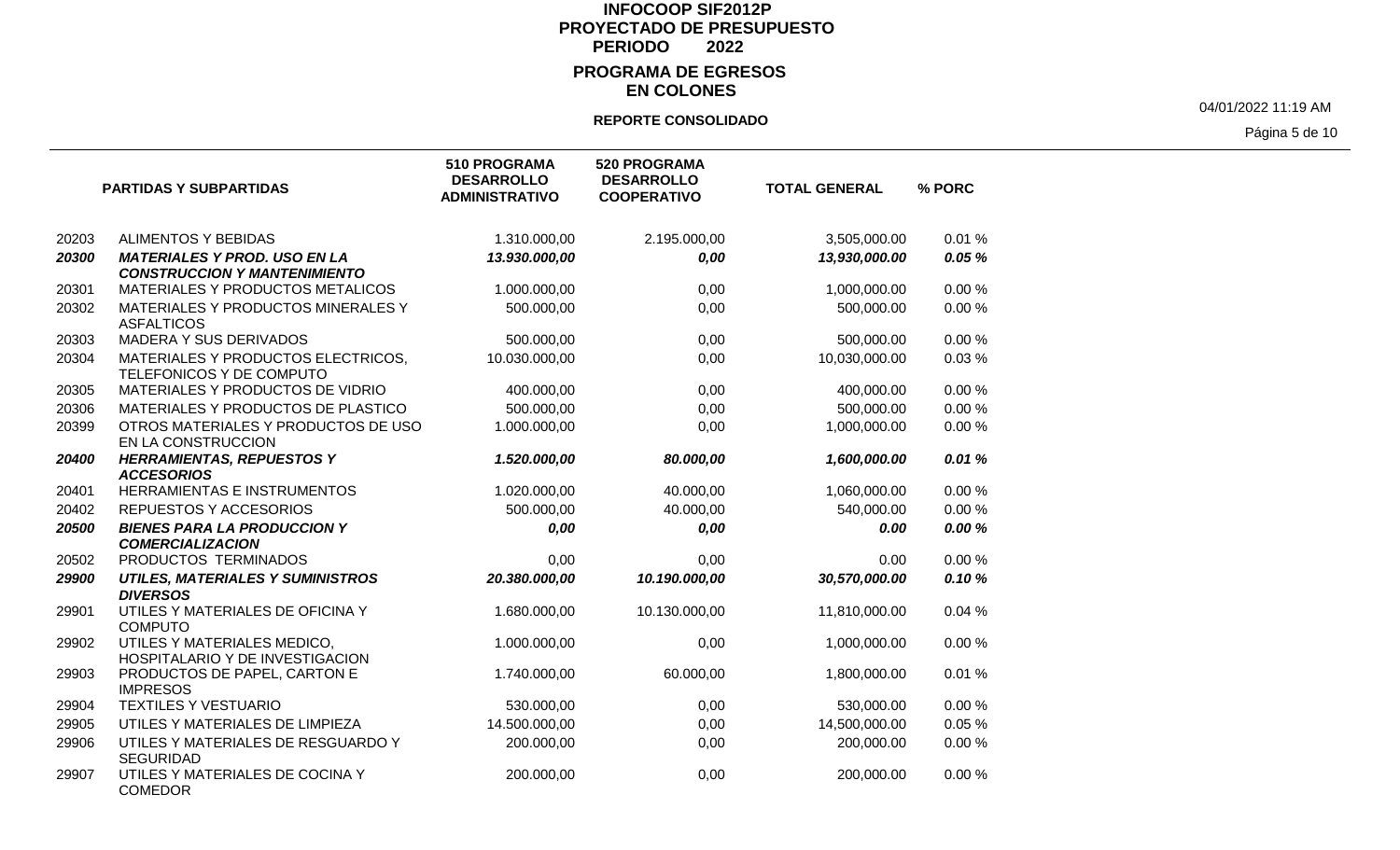#### **EN COLONES**

#### **REPORTE CONSOLIDADO**

04/01/2022 11:19 AM

Página 6 de 10

|       | <b>PARTIDAS Y SUBPARTIDAS</b>                                  | 510 PROGRAMA<br><b>DESARROLLO</b><br><b>ADMINISTRATIVO</b> | <b>520 PROGRAMA</b><br><b>DESARROLLO</b><br><b>COOPERATIVO</b> | <b>TOTAL GENERAL</b> | % PORC  |
|-------|----------------------------------------------------------------|------------------------------------------------------------|----------------------------------------------------------------|----------------------|---------|
| 29999 | OTROS UTILES, MATERIALES Y<br><b>SUMINISTROS</b>               | 530.000,00                                                 | 0,00                                                           | 530,000.00           | 0.00%   |
| 30000 | <b>INTERESES Y COMISIONES</b>                                  |                                                            | 0,00                                                           | 0.00                 | 0.00%   |
| 30200 | <b>INTERESES SOBRE PRESTAMOS</b>                               |                                                            | 0,00                                                           | 0.00                 | 0.00%   |
| 30208 | INTERESES SOBRE PRÉSTAMOS DEL<br><b>SECTOR EXTERNO</b>         |                                                            | 0,00                                                           | 0.00                 | 0.00%   |
| 40000 | <b>ACTIVOS FINANCIEROS</b>                                     | 0,00                                                       | 22.571.114.926,00                                              | 22,571,114,926.00    | 76.66 % |
| 40100 | <b>PRESTAMOS</b>                                               | 0,00                                                       | 22.571.114.926,00                                              | 22,571,114,926.00    | 76.66 % |
| 40101 | PRESTAMOS AL GOBIERNO CENTRAL                                  | 0,00                                                       | 0,00                                                           | 0.00                 | 0.00%   |
| 40102 | PRESTAMOS A ORGANOS<br><b>DESCONCENTRADOS</b>                  | 0,00                                                       | 0,00                                                           | 0.00                 | 0.00%   |
| 40103 | PRESTAMOS A INST. DESCENTRALIZADAS<br>NO EMPRESARIALES         | 0,00                                                       | 0,00                                                           | 0.00                 | 0.00%   |
| 40104 | PRESTAMOS A GOBIERNOS LOCALES                                  | 0,00                                                       | 0,00                                                           | 0.00                 | 0.00%   |
| 40105 | PRESTAMOS EMPRESAS PUBLICAS NO<br><b>FINANCIERAS</b>           | 0,00                                                       | 0,00                                                           | 0.00                 | 0.00%   |
| 40106 | PRESTAMOS A EMPRESAS PUBLICAS<br><b>FINANCIERAS</b>            | 0,00                                                       | 0,00                                                           | 0.00                 | 0.00%   |
| 40107 | PRESTAMOS AL SECTOR PRIVADO                                    | 0,00                                                       | 22.571.114.926,00                                              | 22,571,114,926.00    | 76.66%  |
| 40108 | PRESTAMOS AL SECTOR EXTERNO                                    | 0,00                                                       | 0,00                                                           | 0.00                 | 0.00%   |
| 40200 | <b>ADQUISICION DE VALORES</b>                                  | 0,00                                                       | 0,00                                                           | 0.00                 | 0.00%   |
| 40201 | ADQUISICION DE VALORES DEL GOBIERNO<br><b>CENTRAL</b>          | 0,00                                                       | 0,00                                                           | 0.00                 | 0.00%   |
| 40202 | ADQUISICION DE VALORES DE ORGANOS<br><b>DESCONCENTRADOS</b>    | 0,00                                                       | 0,00                                                           | 0.00                 | 0.00%   |
| 40203 | ADQUISICION VALORES INST.<br>DESCENTRALIZADAS NO EMPRESARIALES | 0,00                                                       | 0,00                                                           | 0.00                 | 0.00%   |
| 40204 | ADQUISICION DE VALORES DE GOBIERNOS<br><b>LOCALES</b>          | 0,00                                                       | 0,00                                                           | 0.00                 | 0.00%   |
| 40205 | ADQUISICION DE VALORES EMPRESAS PUB.<br><b>NO FINANCIERAS</b>  | 0,00                                                       | 0,00                                                           | 0.00                 | 0.00%   |
| 40206 | ADQUISICION DE VALORES INST. PUBLCIAS<br><b>FINANCIERAS</b>    | 0,00                                                       | 0,00                                                           | 0.00                 | 0.00%   |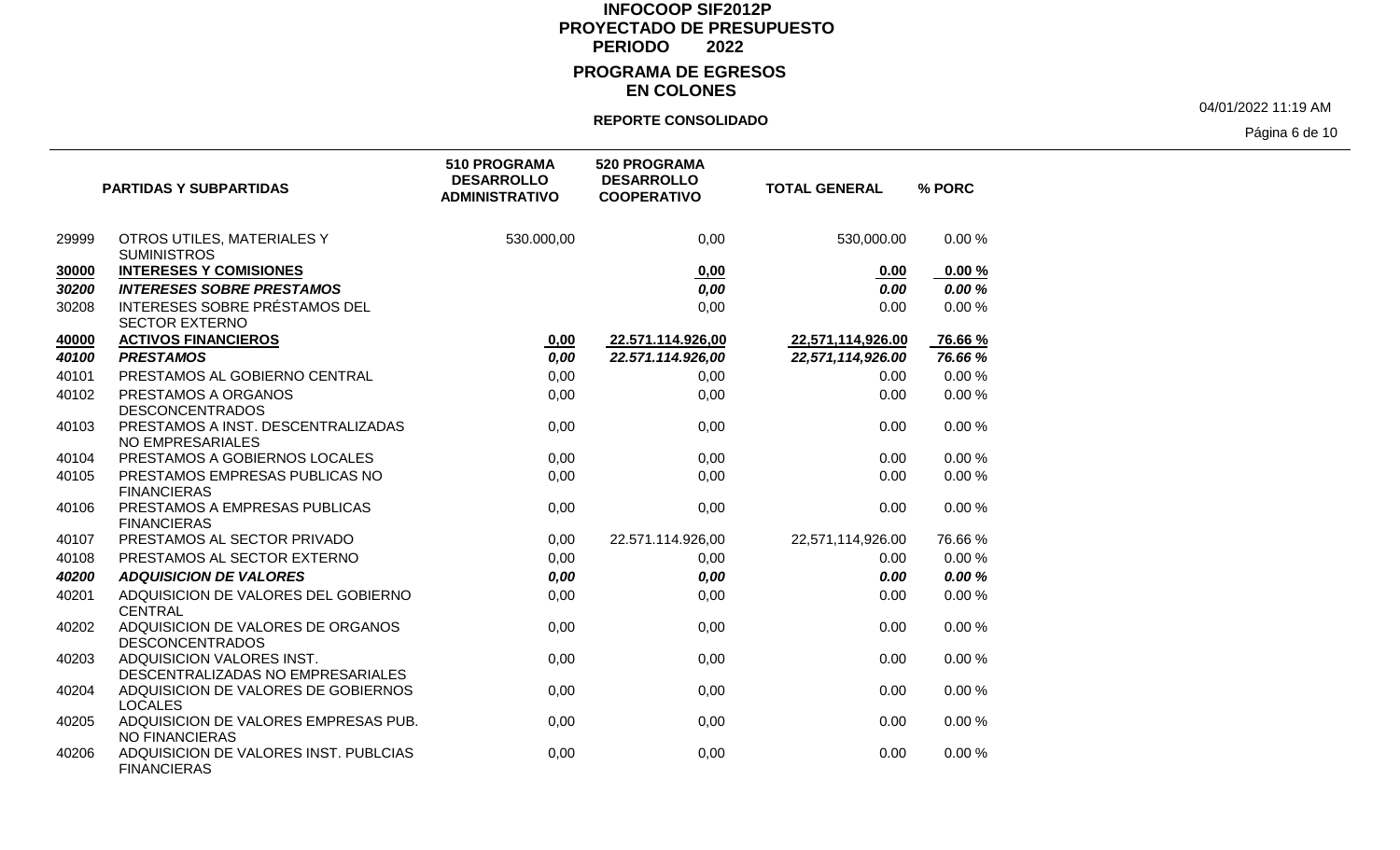#### **EN COLONES**

### **REPORTE CONSOLIDADO**

04/01/2022 11:19 AM

Página 7 de 10

|       | <b>PARTIDAS Y SUBPARTIDAS</b>                                | <b>510 PROGRAMA</b><br><b>DESARROLLO</b><br><b>ADMINISTRATIVO</b> | <b>520 PROGRAMA</b><br><b>DESARROLLO</b><br><b>COOPERATIVO</b> | <b>TOTAL GENERAL</b> | % PORC |
|-------|--------------------------------------------------------------|-------------------------------------------------------------------|----------------------------------------------------------------|----------------------|--------|
| 40207 | ADQUISICION DE VALORES DEL SECTOR<br><b>PRIVADO</b>          | 0,00                                                              | 0,00                                                           | 0.00                 | 0.00%  |
| 40208 | ADQUISICION DE VALORES DEL SECTOR<br><b>EXTERNO</b>          | 0,00                                                              | 0,00                                                           | 0.00                 | 0.00%  |
| 49900 | <b>OTROS ACTIVOS FINANCIEROS</b>                             | 0,00                                                              | 0,00                                                           | 0.00                 | 0.00 % |
| 49901 | APORTES DE CAPITAL A EMPRESAS                                | 0,00                                                              | 0,00                                                           | 0.00                 | 0.00%  |
| 49999 | OTROS ACTIVOS FINANCIEROS                                    | 0,00                                                              | 0,00                                                           | 0.00                 | 0.00%  |
| 50000 | <b>BIENES DURADEROS</b>                                      | 142.100.000,00                                                    | 500.000,00                                                     | 142,600,000.00       | 0.48%  |
| 50100 | <b>MAQUINARIA, EQUIPO Y MOBILIARIO</b>                       | 15.150.000,00                                                     | 0,00                                                           | 15,150,000.00        | 0.05 % |
| 50101 | MAQUINARIA Y EQUIPO PARA LA<br><b>PRODUCCION</b>             | 0,00                                                              | 0,00                                                           | 0.00                 | 0.00%  |
| 50102 | <b>EQUIPO DE TRANSPORTE</b>                                  | 0,00                                                              | 0,00                                                           | 0.00                 | 0.00%  |
| 50103 | <b>EQUIPO DE COMUNICACION</b>                                | 0,00                                                              | 0,00                                                           | 0.00                 | 0.00%  |
| 50104 | EQUIPO Y MOBILIARIO DE OFICINA                               | 150.000,00                                                        | 0,00                                                           | 150,000.00           | 0.00%  |
| 50105 | EQUIPO Y MOBILIARIO DE COMPUTO                               | 15.000.000,00                                                     | 0,00                                                           | 15,000,000.00        | 0.05%  |
| 50106 | EQUIPO SANITARIO, DE LABORATORIO E<br><b>INVESTIGACION</b>   | 0,00                                                              | 0,00                                                           | 0.00                 | 0.00%  |
| 50199 | MAQUINARIA Y EQUIPO DIVERSO                                  | 0,00                                                              | 0,00                                                           | 0.00                 | 0.00%  |
| 50200 | <b>CONSTRUCCIONES, ADICIONES Y MEJORAS</b>                   | 20.000.000,00                                                     | 0,00                                                           | 20,000,000.00        | 0.07%  |
| 50201 | <b>EDIFICIOS</b>                                             | 0,00                                                              | 0,00                                                           | 0.00                 | 0.00%  |
| 50207 | <b>INSTALACIONES</b>                                         | 20.000.000,00                                                     | 0,00                                                           | 20,000,000.00        | 0.07%  |
| 50299 | OTRAS OBRAS, ADICIONES Y MEJORAS                             | 0,00                                                              | 0,00                                                           | 0.00                 | 0.00%  |
| 50300 | <b>BIENES PREEXISTENTES</b>                                  | 0,00                                                              | 0,00                                                           | 0.00                 | 0.00 % |
| 50301 | <b>TERRENOS</b>                                              | 0,00                                                              | 0,00                                                           | 0.00                 | 0.00%  |
| 50302 | <b>EDIFICIOS PREEXISTENTES</b>                               | 0,00                                                              | 0,00                                                           | 0.00                 | 0.00%  |
| 59900 | <b>BIENES DURADEROS DIVERSOS</b>                             | 106.950.000,00                                                    | 500.000,00                                                     | 107,450,000.00       | 0.36 % |
| 59902 | PIEZAS Y OBRAS DE COLECCION                                  | 0,00                                                              | 0,00                                                           | 0.00                 | 0.00%  |
| 59903 | <b>BIENES INTANGIBLES</b>                                    | 106.950.000,00                                                    | 500.000,00                                                     | 107,450,000.00       | 0.36%  |
| 59999 | OTROS BIENES DURADEROS                                       | 0,00                                                              | 0,00                                                           | 0.00                 | 0.00%  |
| 60000 | <b>TRANSFERENCIAS CORRIENTES</b>                             | 110.600.000,00                                                    | 596.456.092,00                                                 | 707,056,092.00       | 2.40 % |
| 60100 | <b>TRANSFERENCIAS CORRIENTES AL SECTOR</b><br><b>PUBLICO</b> | 0,00                                                              | 237.003.382,00                                                 | 237,003,382.00       | 0.80%  |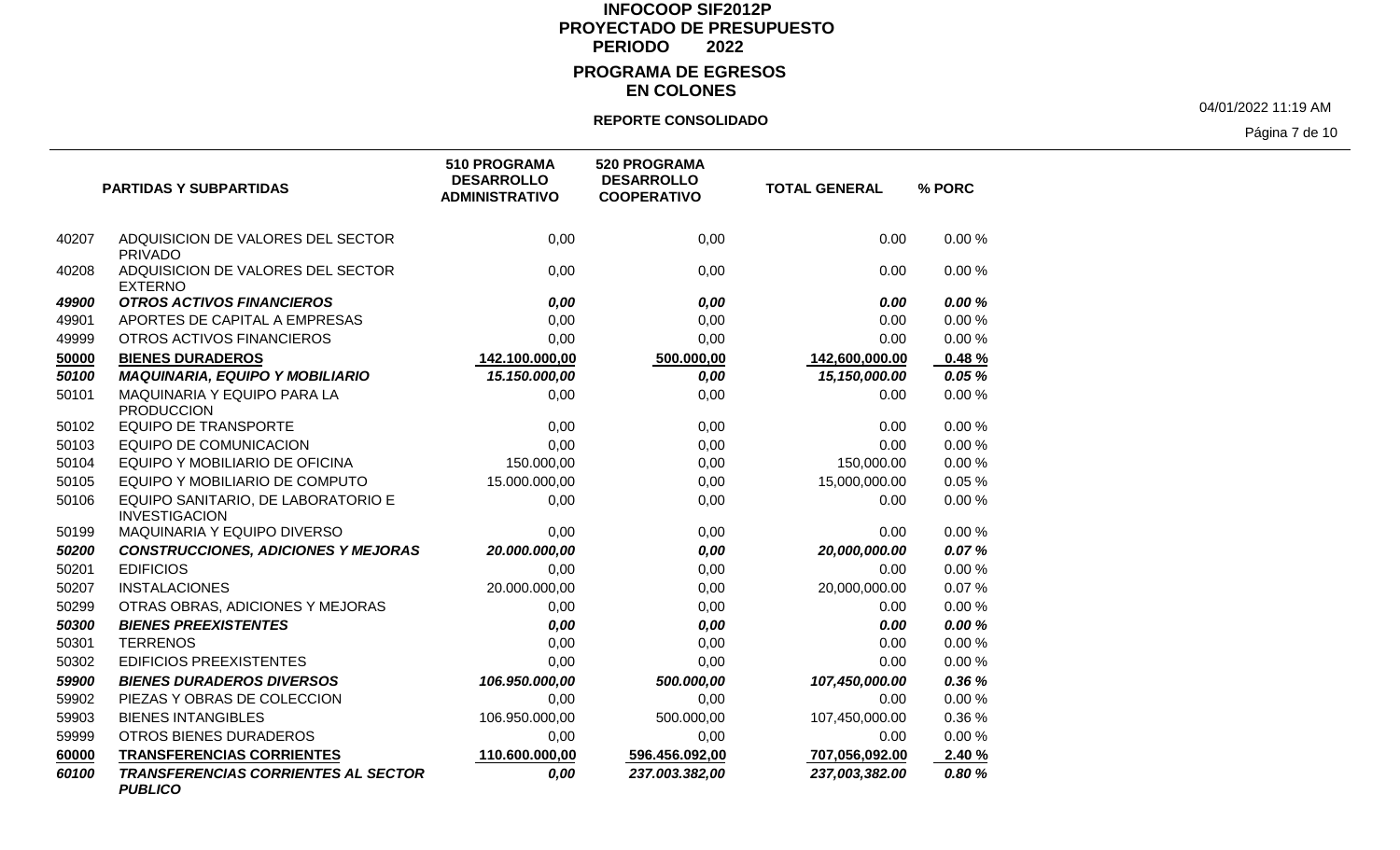## **EN COLONES**

#### **REPORTE CONSOLIDADO**

04/01/2022 11:19 AM

Página 8 de 10

|       | <b>PARTIDAS Y SUBPARTIDAS</b>                                              | <b>510 PROGRAMA</b><br><b>DESARROLLO</b><br><b>ADMINISTRATIVO</b> | <b>520 PROGRAMA</b><br><b>DESARROLLO</b><br><b>COOPERATIVO</b> | <b>TOTAL GENERAL</b> | % PORC |
|-------|----------------------------------------------------------------------------|-------------------------------------------------------------------|----------------------------------------------------------------|----------------------|--------|
| 60101 | TRANSFERENCIAS CORRIENTES AL<br><b>GOBIERNO CENTRAL</b>                    | 0,00                                                              | 23.006.525,00                                                  | 23,006,525.00        | 0.08%  |
| 60102 | <b>TRANSFERENCIAS CORRIENTES A</b><br>ORGANOS DESCONCENTRADOS              | 0,00                                                              | 0,00                                                           | 0.00                 | 0.00%  |
| 60103 | TRANSFERENCIAS CORRIENTES INST.<br>DESCENTRALIZADAS NO FINANC.             | 0,00                                                              | 213.996.857,00                                                 | 213,996,857.00       | 0.73%  |
| 60105 | TRANSFERENCIAS CORRIENTES A<br><b>EMPRESAS PUBL. NO FINANCIERAS</b>        | 0,00                                                              | 0,00                                                           | 0.00                 | 0.00%  |
| 60106 | TRANSF. CORRIENTES A INSTITUCIONES<br>PUBLICAS FINANCIERAS                 | 0,00                                                              | 0,00                                                           | 0.00                 | 0.00%  |
| 60108 | FONDOS EN FIDEICOMISO PARA GASTO<br><b>CORRIENTE</b>                       | 0,00                                                              | 0,00                                                           | 0.00                 | 0.00%  |
| 60200 | <b>TRANSFERENCIAS CORRIENTES A</b><br><b>PERSONAS</b>                      | 36.000.000,00                                                     | 2.000.000,00                                                   | 38,000,000.00        | 0.13%  |
| 60201 | <b>BECAS A FUNCIONARIOS</b>                                                | 3.000.000,00                                                      | 0,00                                                           | 3,000,000.00         | 0.01%  |
| 60202 | BECAS A TERCERAS PERSONAS                                                  | 0,00                                                              | 0,00                                                           | 0.00                 | 0.00%  |
| 60203 | <b>AYUDAS A FUNCIONARIOS</b>                                               | 0,00                                                              | 0,00                                                           | 0.00                 | 0.00%  |
| 60299 | OTRAS TRANSFERENCIAS A PERSONAS                                            | 33.000.000,00                                                     | 2.000.000,00                                                   | 35,000,000.00        | 0.12%  |
| 60300 | <b>PRESTACIONES</b>                                                        | 20.000.000,00                                                     | 0,00                                                           | 20,000,000.00        | 0.07%  |
| 60301 | PRESTACIONES LEGALES                                                       | 20.000.000,00                                                     | 0,00                                                           | 20,000,000.00        | 0.07%  |
| 60400 | <b>TRANSFERENCIAS CORRIENTES A ENT.</b><br><b>PRIV. SIN FINES DE LUCRO</b> | 0,00                                                              | 357.452.710,00                                                 | 357,452,710.00       | 1.21%  |
| 60403 | <b>TRANSFERENCIAS CORRIENTES A</b><br><b>COOPERATIVAS</b>                  | 0,00                                                              | 213.996.857,00                                                 | 213,996,857.00       | 0.73%  |
| 60404 | TRANSF. CORRIENTES A OTRAS ENT. PRIV.<br>SIN FINES DE LUCRO                | 0,00                                                              | 143.455.853,00                                                 | 143,455,853.00       | 0.49%  |
| 60500 | <b>TRANSFERENCIAS CORRIENTES A</b><br><b>EMPRESAS PRIVADAS</b>             | 0,00                                                              | 0,00                                                           | 0.00                 | 0.00 % |
| 60501 | TRANSFERENCIAS CORRIENTES A<br><b>EMPRESAS PRIVADAS</b>                    | 0,00                                                              | 0,00                                                           | 0.00                 | 0.00%  |
| 60600 | OTRAS TRANSFERENCIAS CORRIENTES AL<br><b>SECTOR PRIVADO</b>                | 10.000.000,00                                                     | 0,00                                                           | 10,000,000.00        | 0.03%  |
| 60601 | <b>INDEMINIZACIONES</b>                                                    | 10.000.000,00                                                     | 0,00                                                           | 10,000,000.00        | 0.03%  |
| 60602 | REINTEGRO O DEVOLUCIONES                                                   | 0.00                                                              | 0,00                                                           | 0.00                 | 0.00%  |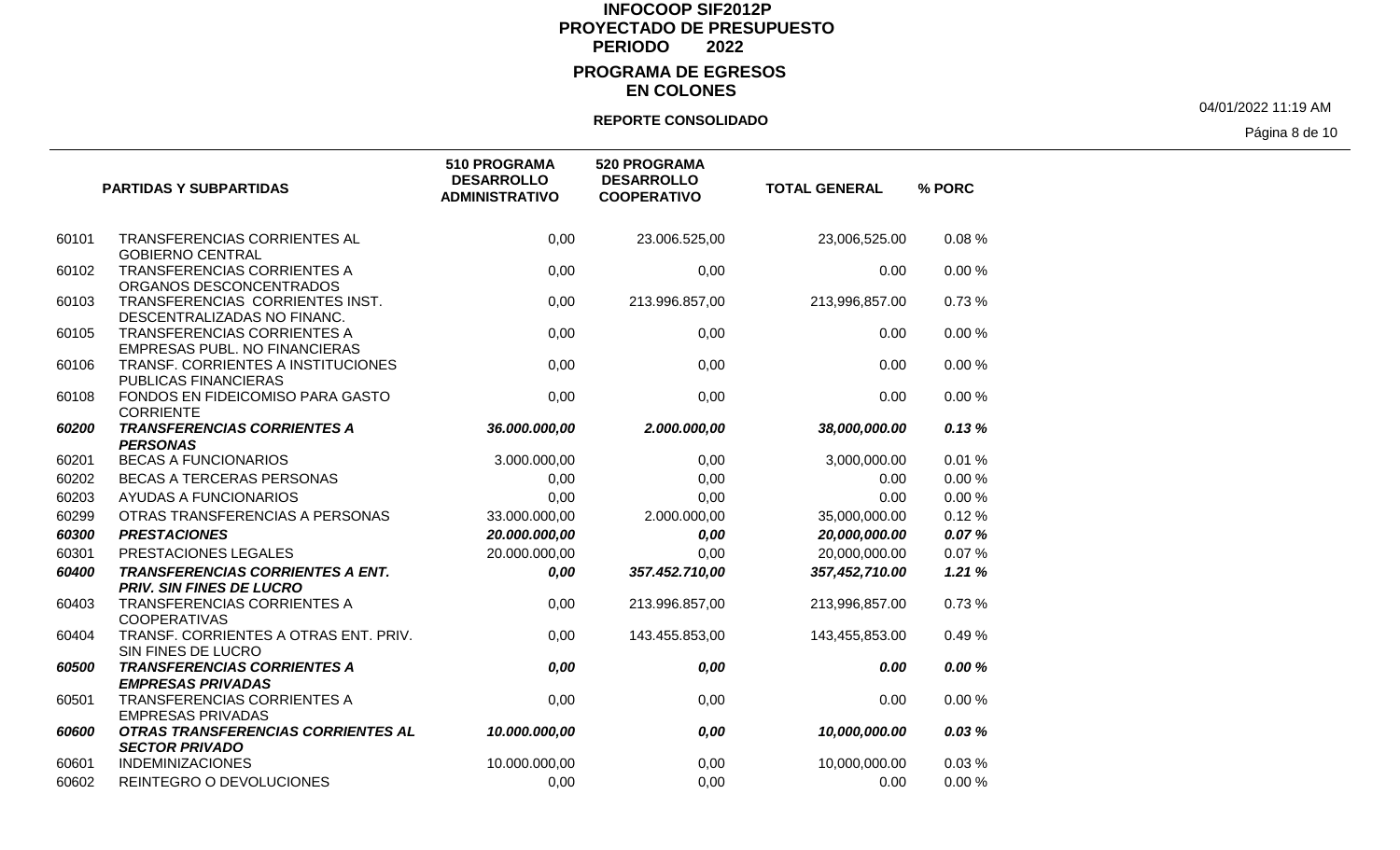### **EN COLONES**

#### **REPORTE CONSOLIDADO**

04/01/2022 11:19 AM

Página 9 de 10

|       | <b>PARTIDAS Y SUBPARTIDAS</b>                                           | 510 PROGRAMA<br><b>DESARROLLO</b><br><b>ADMINISTRATIVO</b> | <b>520 PROGRAMA</b><br><b>DESARROLLO</b><br><b>COOPERATIVO</b> | <b>TOTAL GENERAL</b> | % PORC |
|-------|-------------------------------------------------------------------------|------------------------------------------------------------|----------------------------------------------------------------|----------------------|--------|
| 60700 | <b>TRANSFERENCIAS CORRIENTES AL SECTOR</b><br><b>EXTERNO</b>            | 44.600.000,00                                              | 0,00                                                           | 44,600,000.00        | 0.15%  |
| 60701 | TRANSF. CORRIENTES A ORGANISMOS<br><b>INTERNACIONALES</b>               | 44.600.000,00                                              | 0,00                                                           | 44,600,000.00        | 0.15%  |
| 70000 | TRANSFERENCIAS DE CAPITAL                                               | 0,00                                                       | 0,00                                                           | 0.00                 | 0.00%  |
| 70100 | <b>TRANSFERENCIAS DE CAPITAL AL SECTOR</b><br><b>PUBLICO</b>            | 0,00                                                       | 0,00                                                           | 0.00                 | 0.00 % |
| 70101 | TRANSFERENCIAS DE CAPITAL AL<br><b>GOBIERNO CENTRAL</b>                 | 0,00                                                       | 0,00                                                           | 0.00                 | 0.00%  |
| 70102 | TRANSFERENCIAS DE CAPITAL A ORGANOS<br><b>DESCONCENTRADOS</b>           | 0,00                                                       | 0,00                                                           | 0.00                 | 0.00%  |
| 70103 | TRANSF. CAPITAL A INST.<br>DESCENTRALIZADAS NO EMPRESARIALES            | 0,00                                                       | 0,00                                                           | 0.00                 | 0.00%  |
| 70104 | TRANSFERENCIAS DE CAPITAL A<br><b>GOBIERNOS LOCALES</b>                 | 0,00                                                       | 0,00                                                           | 0.00                 | 0.00%  |
| 70105 | TRANSFERENCIAS DE CAPITAL A EMP. PUB.<br><b>NO FINANCIERAS</b>          | 0,00                                                       | 0,00                                                           | 0.00                 | 0.00%  |
| 70106 | TRANSFERENCIAS DE CAPITAL A INST.<br><b>PUBLICAS FINANCIERAS</b>        | 0,00                                                       | 0,00                                                           | 0.00                 | 0.00%  |
| 70107 | FONDOS EN FIDEICOMISO PARA GASTO DE<br><b>CAPITAL</b>                   | 0,00                                                       | 0,00                                                           | 0.00                 | 0.00%  |
| 70200 | <b>TRANSFERENCIAS DE CAPITAL A</b><br><b>PERSONAS</b>                   | 0,00                                                       | 0,00                                                           | 0.00                 | 0.00 % |
| 70201 | TRANSFERENCIAS DE CAPITAL A PERSONAS                                    | 0,00                                                       | 0,00                                                           | 0.00                 | 0.00%  |
| 70300 | <b>TRANSFERENCIAS CAPITAL A ENT. PRIV.</b><br><b>SIN FINES DE LUCRO</b> | 0,00                                                       | 0,00                                                           | 0.00                 | 0.00%  |
| 70303 | TRANSFERENCIAS DE CAPITAL A<br><b>COOPERATIVAS</b>                      | 0,00                                                       | 0,00                                                           | 0.00                 | 0.00%  |
| 70399 | TRANSF. CAPITAL OTRAS ENTIDADES<br>PRIVADAS SIN FINES DE LUCRO          | 0,00                                                       | 0,00                                                           | 0.00                 | 0.00%  |
| 70400 | <b>TRANSFERENCIAS DE CAPITAL A</b><br><b>EMPRESAS PRIVADAS</b>          | 0,00                                                       | 0,00                                                           | 0.00                 | 0.00%  |
| 70401 | TRANSFERENCIAS DE CAPITAL A EMPRESAS<br><b>PRIVADAS</b>                 | 0,00                                                       | 0,00                                                           | 0.00                 | 0.00%  |
| 80000 | <b>AMORTIZACION</b>                                                     |                                                            | 0.00                                                           | 0.00                 | 0.00%  |